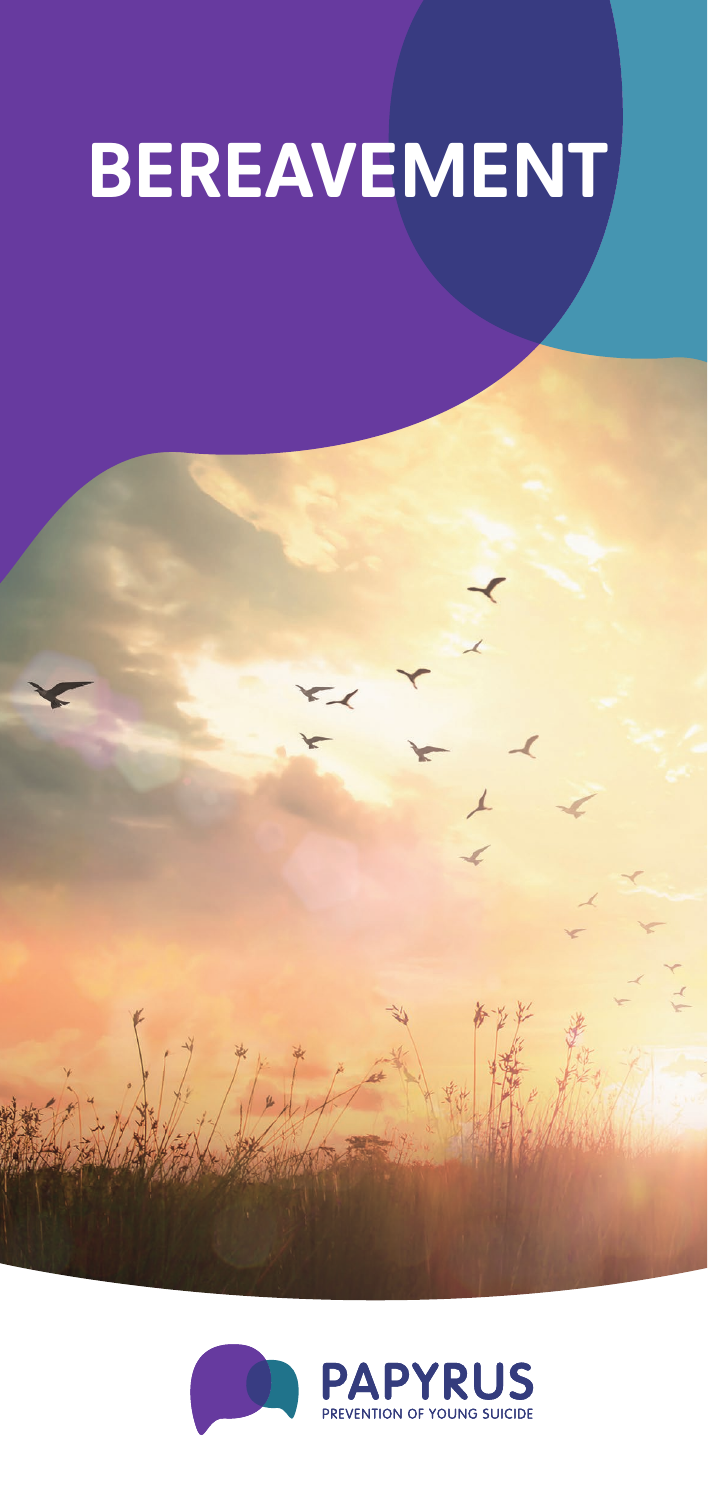

When someone you love dies – it can be completely devastating. Everyone will be affected by bereavement at some point in their life and it can be an incredibly tough and overwhelming time. HOPELINEUK speaks to many young people who tell us that they feel suicidal after experiencing a bereavement. So we have put together some information about bereavement, how it can feel and what kind of help is available.

## **How does it feel?**

There is no right or wrong way to feel when someone you love dies. You may have good days as well as bad days. There's no set time frame for grief - it is a lifelong process. Your emotions might be quite powerful and overwhelming sometimes and yet, at other times, you may feel distant or numb.

Common feelings associated with bereavement can be shock, fear, overwhelming sadness, anger, numbness, guilt or even relief – especially if you've seen a loved one suffer for a period of time. All of these feelings are understandable and normal reactions.

Some bereavement and loss experts suggest that there are four stages of grief: accepting your loss is real, experiencing the pain of grief, adjusting to life without your loved one and, in time, putting less energy and time into grief and more into another aspect of your life. You may well experience all of these things at some point but not necessarily in a specific order. Grief can leave you feeling all over the place. In time though, these feelings can become less intense.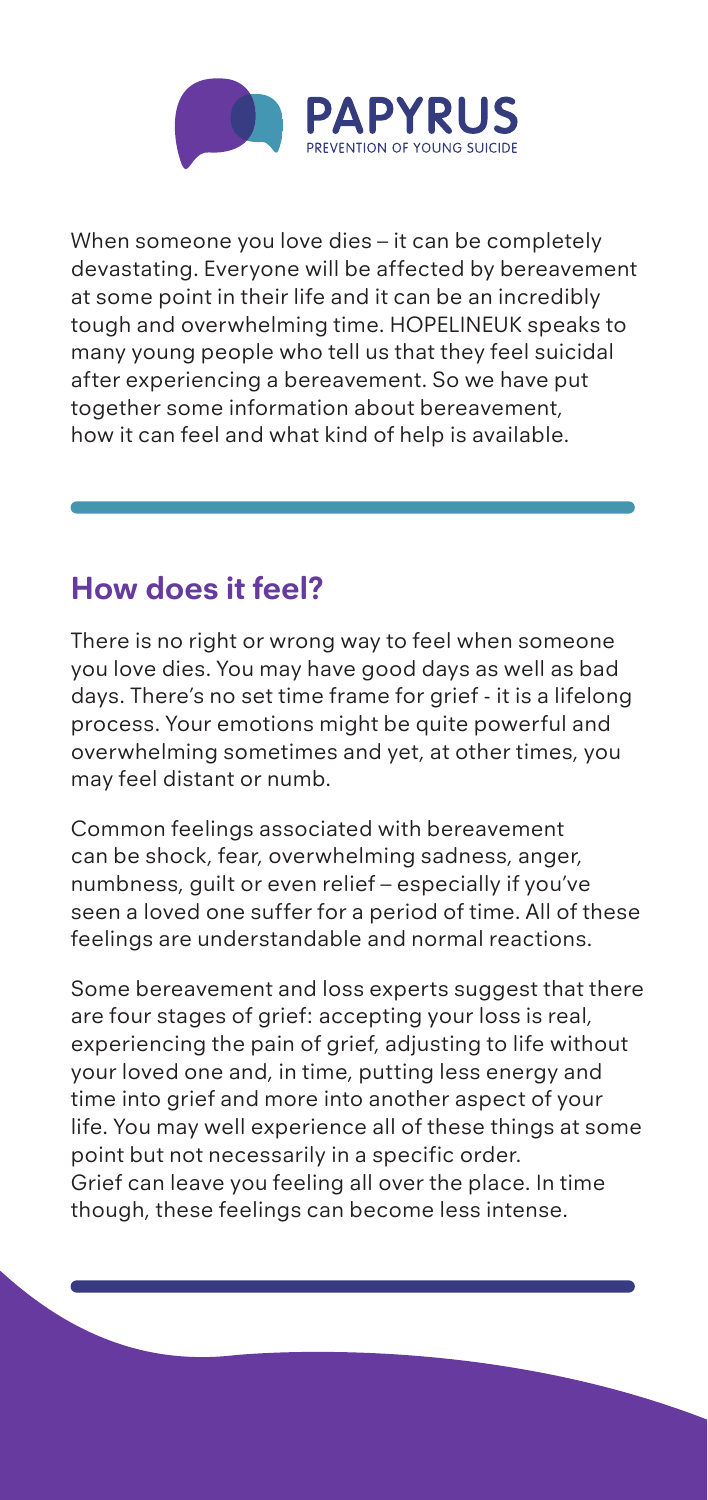## **What can I do to help myself?**

- **Sit with the pain.** After a significant loss, the pain can seem unbearable. Especially at first. We may feel like we're not coping, or that things will never get better. It's really important to allow ourselves to experience the pain, so that we can heal from it. Grief can often be thought of as part of a restorative or healing process. By pushing the pain away, and not allowing ourselves to confront it, we can experience it again at a later time. Some prefer this approach as it allows them to delay the pain for the time being and address other life factors. Sometimes, delaying the grieving process can be therapeutic but, inevitably, a time will come when you may feel like you are at a stage to handle certain emotions. By using support and acknowledging that things may take time to feel okay again you will be better able to cope with a loss, and less likely to develop unhealthy coping strategies that may put you at risk.
- Let it out. It's important to be able to express what we really feel. It's okay to not feel okay – and it's okay to cry. Being able to release your emotions and allow yourself to genuinely feel what you feel can help in the long and short term.
- **Reach out for help.** There's a popular saying that goes: "a problem shared is a problem halved". This idea is relevant when it comes to loss – reaching out to people who are compassionate and empathic can be truly healing. It is also important that we avoid those who do not empathise or offer compassion. There are a number of specialised services who offer this support depending on the type of loss a person has experienced.
- **Don't blame yourself.** Often, after experiencing a bereavement, some people reflect on what happened to cause this or what went wrong. This reflection can sometimes lead to feelings of guilt and can impact your self-esteem. It is important not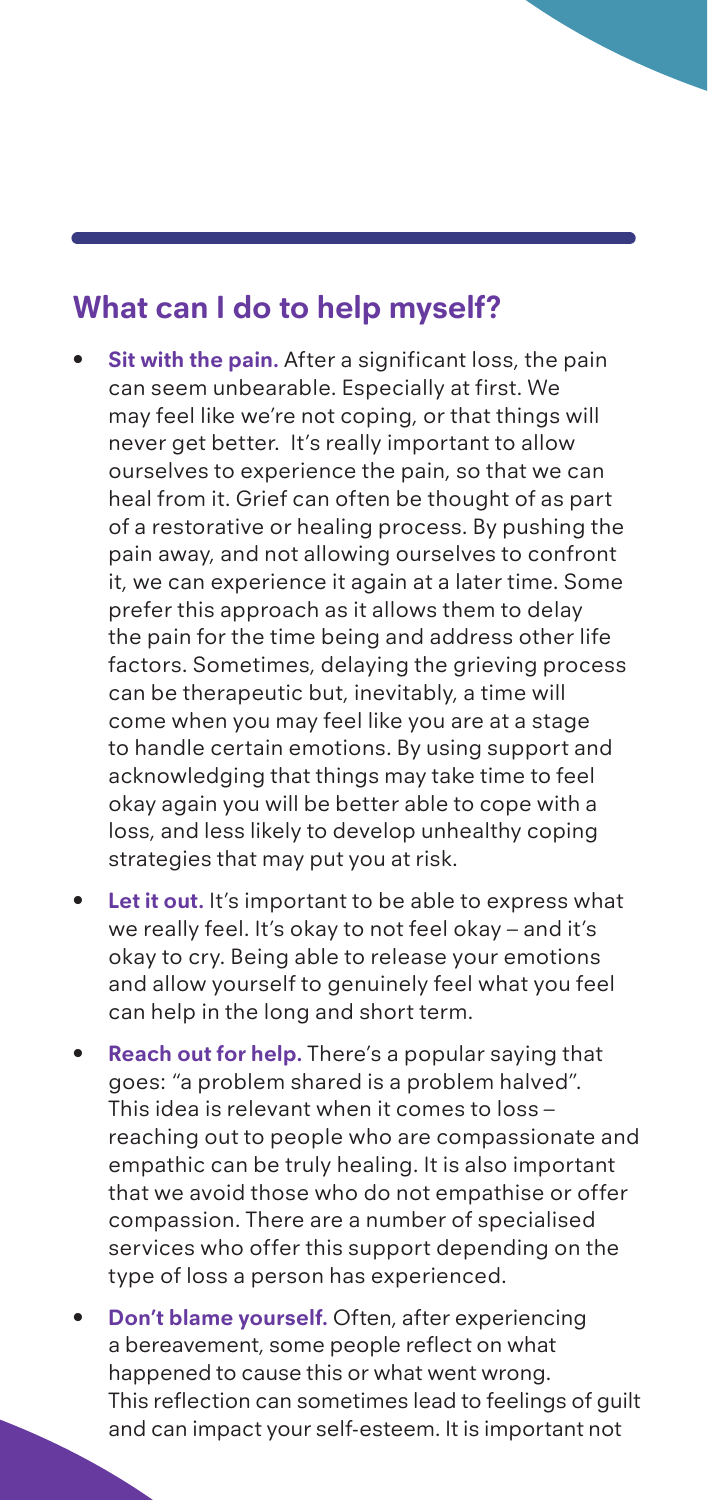to get consumed by this guilt, to remember that death is a natural part of life and that one individual cannot take full responsibility for what has happened. Also, it is natural to sometimes feel happy after a loss, even though we are also experiencing pain at the same time – and that's okay!

- **Give it time.** Bereavement can be like a rollercoaster. It's going to take time for things to feel different. How long will depend on many things – most importantly the significance of the loss to you, not other people. Gradually though, feelings may change and you will adapt. Life might not be the same as before – you may experience other losses related to the bereavement – but time will make a difference. We may also need to take time to reflect, to appreciate what has changed. This kind of reflection can often bring a whole new level of perspective for some, and can even be a positive to take away from the grieving process.
- **Look after yourself.** Take time to be kind to yourself. Take time off work if you need to or have a break. Engage in an activity that you enjoy; something that feels do-able and manageable. If you need to talk about the person who's died – that is okay and sometimes it's really important too. You may notice things feel harder on the anniversary of someone's death or perhaps on the birthday of the person who has died. If something like this is coming up and it's making you feel vulnerable, plan ahead and take time to look after yourself.

## **When supporting someone else**

If you are supporting someone else through bereavement don't diminish their feelings or try and fix things. Give them space. Listen and allow them to talk freely. This will help them feel heard and less alone. It's not your job to fix everything – just being with someone can be very valuable and comforting.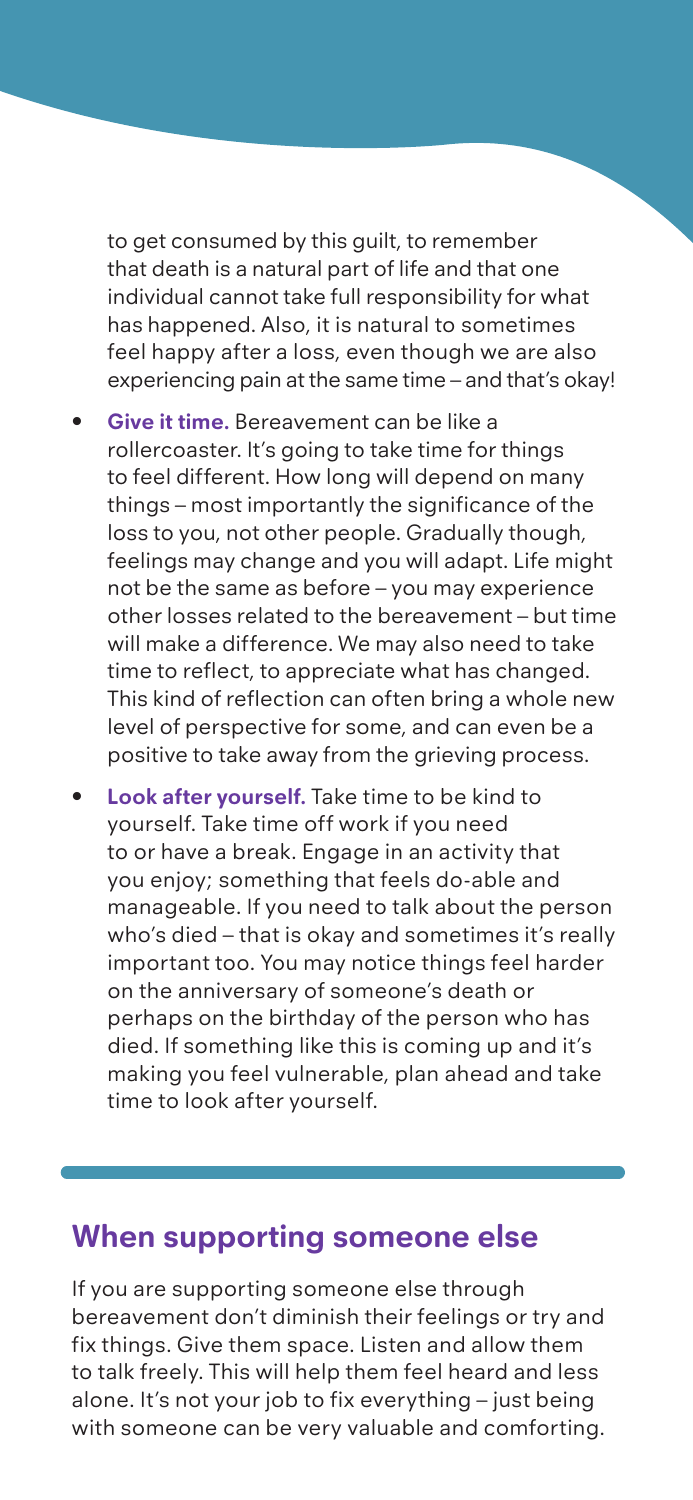## **Where can I get help from?**

Bereavement can be incredibly painful and difficult to go through. While the pain from a bereavement is totally natural and understandable, it is not always easy to live with. There are lots of different services and options if you want to talk to someone about loss and bereavement.

While being bereaved and experiencing grief isn't an illness, your GP might be able to offer you some help. Your GP might be able to refer you for a service like counselling or prescribe medication if appropriate.

You don't need to see your doctor to access help as there are lots of different services that offer help. The list below outlines some different services that are available for you.



#### **Cruse Bereavement Care 0808 808 1677 helpline@cruse.org.uk**

Advice to anyone who has been affected by a death, including bereaved military families.

#### **Hope Again**

**www.hopeagain.org.uk** Cruse's website for children & young people.

#### **Bereaved Through Alcohol and Drugs (BEAD)**

Information and support for anyone bereaved through alcohol or drug use.

#### **Bereavement Advice Centre 0800 634 9494**

Supports bereaved people on a range of practical issues via a single freephone number.

#### **Bereavement Trust 0800 435 455**

Helpline for people who are experiencing bereavement.

#### **Child Bereavement UK 0800 028 8840**

Supports families and provides training to professionals when a baby or child of any age dies or is dying, or when a child is facing bereavement.

#### **Child Death Helpline 0800 282 986**

Helpline for anyone affected by the death of a child of any age, from pre-birth to adult, under any circumstances, however recently or long ago.

#### **Lullaby Trust 0808 802 6868**

Provides support for bereaved families and anyone affected by a sudden infant death.

### **NHS Choices**

Information on bereavement.

#### **Royal College of Psychiatrists**

Information on bereavement.

#### **Survivors of Bereavement by Suicide (SOBS) 0300 111 5065**

**www.uksobs.org** 

A self-help, voluntary organisation which aims to meet the needs and break the isolation of those bereaved by the suicide of a close relative or friend.

#### **Winston's Wish 08088 020 021**

#### **www.winstonswish.org**

Winston's Wish is a childhood bereavement charity in the UK. The charity offers a wide range of practical support and guidance to bereaved children, their families and professionals.